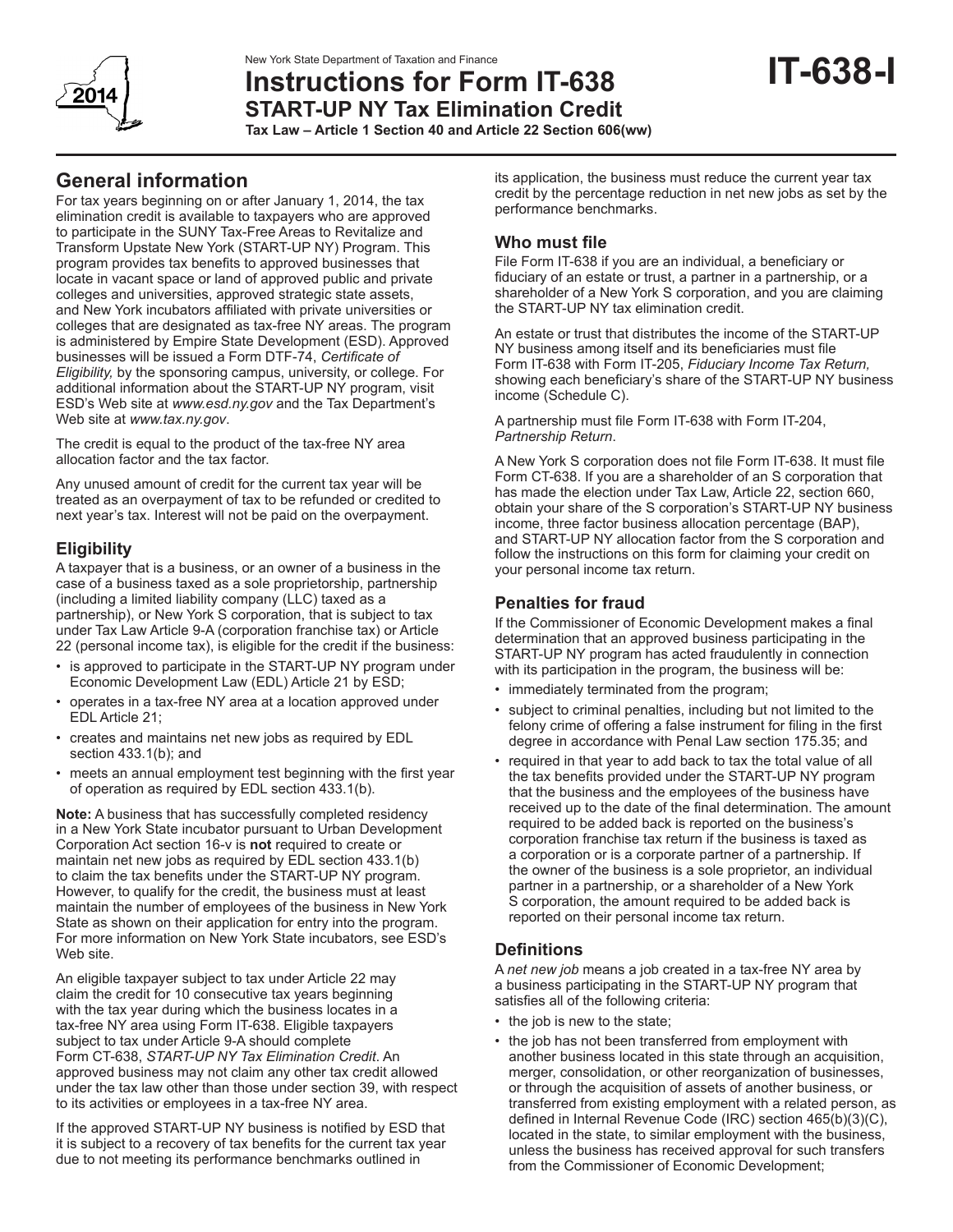- the job is not filled by an individual employed within the state within the preceding 60 months by a related person;
- the job is either a full-time, wage-paying job or two or more part-time jobs, which together constitute the equivalent of a full-time wage-paying job (a full-time, wage-paying job requires at least 35 hours of work per week); and
- the job is filled for more than six months during each year for which the tax benefits are being granted.

The annual *employment test* is satisfied if the average number of employees of the business and its related persons in the state during the year equals or exceeds the sum of:

- the average number of employees of the business and of its related persons in the state during the tax year immediately preceding the year in which the business submits its application to locate in a tax-free NY area; and
- the average number of net new jobs of the business in the taxfree NY area during the tax year.

The average number of employees of the business and of its related persons in the state is determined by adding the total number of employees of the business and of its related persons in the state on March 31, June 30, September 30, and December 31 during the applicable tax year and dividing the sum by the number of these dates occurring within the applicable tax year.

The average number of net new jobs of the business in the tax-free NY area is determined by adding the total number of net new jobs of the business in the tax-free NY area on March 31, June 30, September 30, and December 31 during the applicable tax year and dividing the sum by the number of these dates occurring within the applicable tax year.

The information below represents the Internal Revenue Service (IRS) interpretation of the definition of *related person* in IRC section 465(b)(3)(C) as contained in IRS Publication 925, *Passive Activity and At-Risk Rules*. When preparing your tax return, you should refer to section 465(b)(3)(C) to see if the definition of related person has been amended.

*Related person* includes the following:

- members of a family, but only an individual's brothers and sisters, half-brothers and half-sisters, a spouse, ancestors (parents, grandparents, etc.), and lineal descendants (children, grandchildren, etc.);
- two corporations that are members of the same controlled group of corporations determined by applying a 10% ownership test;
- the fiduciaries of two different trusts, or the fiduciary and beneficiary of two different trusts, if the same person is the grantor of both trusts;
- a tax-exempt educational or charitable organization and a person who directly or indirectly controls it (or a member of whose family controls it);
- a corporation and an individual who owns, directly or indirectly, more than 10% of the value of the outstanding stock of the corporation;
- a trust fiduciary and a corporation of which more than 10% in value of the outstanding stock is owned, directly or indirectly, by or for the trust or by or for the grantor of the trust;
- the grantor and fiduciary, or the fiduciary and beneficiary, of any trust;
- a corporation and a partnership if the same persons own over 10% in value of the outstanding stock of the corporation and more than 10% of the capital interest or the profits interest in the partnership;
- two S corporations if the same persons own more than 10% in value of the outstanding stock of each corporation;
- an S corporation and a regular corporation if the same persons own more than 10% in value of the outstanding stock of each corporation;
- a partnership and a person who owns, directly or indirectly, more than 10% of the capital or profits of the partnership;
- two partnerships if the same persons, directly or indirectly, own more than 10% of the capital or profits of each;
- two persons who are engaged in business under common control; and
- an executor of an estate and a beneficiary of that estate.

To determine the direct or indirect ownership of the outstanding stock of a corporation, apply the following rules:

- 1. Stock owned, directly or indirectly, by or for a corporation, partnership, estate, or trust is considered owned proportionately by or for its shareholders, partners, or beneficiaries.
- 2. Stock owned, directly or indirectly, by or for an individual's family is considered owned by the individual. The family of an individual includes only brothers and sisters, half-brothers and half-sisters, a spouse, ancestors, and lineal descendants.
- 3. Any stock in a corporation owned by an individual (other than by applying rule 2) is considered owned, directly or indirectly, by the individual's partner.

When applying rule 1, 2, or 3, stock considered owned by a person under rule 1 is treated as actually owned by that person. However, if a person constructively owns stock because of rule 2 or 3, he or she does not own the stock for purposes of applying either rule 2 or 3 to make another person the constructive owner of the same stock.

*Value of the business's real and tangible personal property* means the adjusted basis of the properties for federal income tax purposes, except in the case of rented property, where the value is eight times the gross rents payable for the rental of the property during the tax year.

*Income from the partnership* means partnership items of income, gain, loss, deduction, and modifications entering into your New York adjusted gross income (NYAGI).

# **Specific instructions**

See the instructions for your tax return for the *Privacy notification* or if you need help contacting the Tax Department.

**Sole proprietors:** Complete lines A and B and Schedules A, D, E, F, and G.

**Partnerships:** Complete lines A and B and Schedules A, D, and G. Provide the partners with their share of the START-UP NY business income and the partnership's allocation factor (Schedule D). The individual partners will complete their own tax factor (Schedule E) and claim the credit on their own Form IT-638.

**A married couple in a business enterprise that made an IRC 761(f) election to file two federal Schedule C forms instead of a partnership return:** If you file jointly, compute your credit as if you were filing one federal Schedule C for the business (enter the total of all applicable amounts from both federal Schedule C forms). Complete lines A and B and Schedules A, D, E, F, and G.

**Fiduciaries of estates and trusts:** Complete lines A and B and Schedules A, C, D, E, F, and G. Provide the beneficiaries with their share of the START-UP NY business income from Schedule C and the allocation factor from Schedule D. The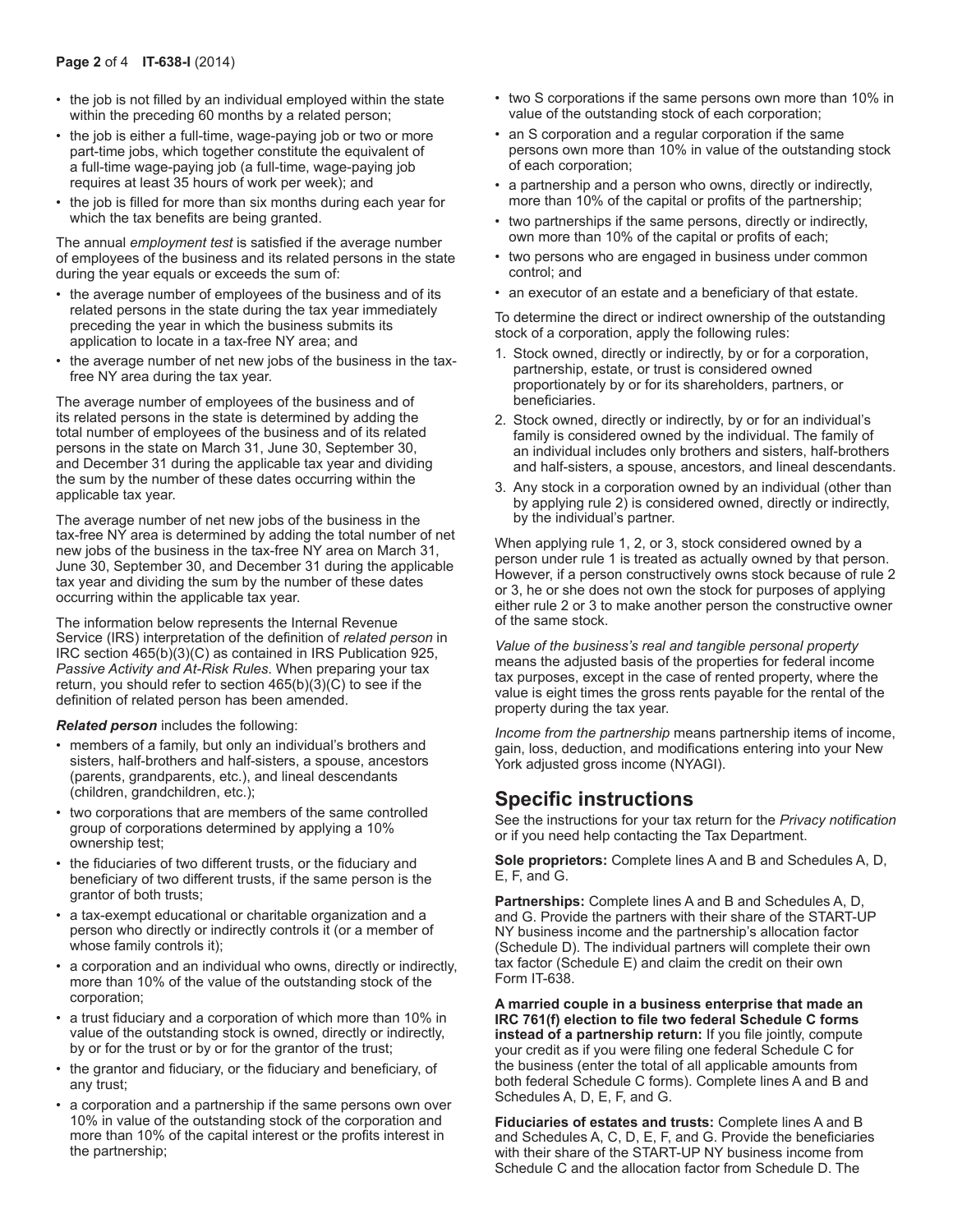beneficiaries will compute their own tax factor (Schedule E) and claim the credit on their own Form IT-638.

**Partners in a partnership, shareholders of a New York S corporation, and beneficiaries of an estate or trust:**  Mark an *X* in the box on line C. Complete lines A and B, and Schedules B, E, and F.

**Note:** If more than one of the above applies to you, complete all appropriate schedules on one Form IT-638.

**Line A –** Enter the number from the *Certificate of Eligibility* issued to the approved START-UP NY business. Partners, shareholders, and beneficiaries should receive this information from the partnership, S corporation, or estate or trust.

**Partnerships:** Submit a copy of your *Certificate of Eligibility* with Form IT-638.

**Line B –**You may claim the credit for 10 consecutive tax years, starting with the first tax year the approved business that was issued the *Certificate of Eligibility* locates in a tax-free NY area. Enter a number 1 through 10 identifying the tax year of the START-UP NY business tax benefit period for which you are claiming the credit on this form.

#### **Schedule A – Employment test**

Compute your employment number within New York State for the current tax year and the tax year immediately preceding the year in which the business submitted its application to locate in a tax-free NY area.

For purposes of these instructions, all references to *current tax year* mean the tax year covered by this claim.

**Line 1 –** For each date specified of the current tax year, enter the number of employees of the business and of its related persons who are located within New York State. Divide the total number of employees for the current tax year by the number of the dates occurring during the current tax year (even if you had no employees on those dates) to obtain the current tax year employment number. Make no entries for any dates that did not occur during your tax year and do not include those dates in the calculation.

**Line 2 –** For each date specified of the tax year immediately preceding the year in which the business submitted its application to locate in a tax-free NY area, enter the number of employees of the business and of its related persons who were located within New York State. Divide the total number of employees for the tax year immediately preceding the year of application by the number of dates occurring during that tax year (even if you had no employees on those dates). Make no entries for any dates prior to the date you began business in New York, and do not include those dates in the calculation.

**Line 3 –** For each date specified of the current tax year, enter the number of net new jobs (see *Definitions*) of the business in the tax-free NY area. Divide the total net new jobs for the current tax year by the number of the dates occurring during the current tax year (even if you had no net new jobs on those dates) to obtain the current year net new jobs. Make no entries for any date that did not occur during your tax year and do not include those dates in the calculation.

If this line equals *0* and it is the first year of the START-UP NY business tax benefit period (line B is *1*), you **do not** qualify for the credit. **Do not** complete the rest of this form.

**Line 5 –** The employment number for the current tax year (line 1) must equal or exceed the employment number for the year immediately preceding application (line 2) **plus** the number of net new jobs (line 3) to qualify for the credit.

#### **Schedule B – Partnership, New York S corporation, and estate or trust information**

**Partners, New York S corporation shareholders, and beneficiaries:** Enter the appropriate information for each partnership, New York S corporation, or estate or trust from which you received a share of income from a START-UP NY business. You may obtain this information from the partnership, New York S corporation, or estate or trust. If you need more space, enter your name and taxpayer identification number, and complete only Schedule B on additional Forms IT-638. Place the extra forms behind the first Form IT-638.

# **Schedule C – Beneficiary's and fiduciary's share of income from a START-UP NY business**

An estate or trust must complete this schedule.

**Line 6 –** Enter the amount of income from a START-UP NY business allocated to New York State.

If an estate or trust allocates or assigns the income from a START-UP NY business to its beneficiaries, base the division on each beneficiary's proportionate share of the income of the estate or trust. Provide your beneficiaries with their proportionate amount of the income.

#### **Schedule D – Allocation factor**

The *tax-free NY area allocation factor* is the percentage of the business's economic presence in the tax-free NY area where the business was approved to locate under EDL Article 21. The tax-free NY area allocation factor is a percentage computed using two factors: a property factor and a wage factor. The percentage is calculated by adding the two percentages determined on lines 10 and line 12 and then dividing the result by two.

The tax-free NY area property factor is determined by dividing:

- the average value of the business's real and tangible personal property (see *Definitions*), whether owned or rented to it, in the tax-free NY area in which the business was located, during the period covered by the taxpayer's return, by
- the average value of all the business's real and tangible personal property, whether owned or rented to it, within New York State during the period covered by the taxpayer's return.

The tax-free NY area wage factor is determined by dividing:

- the total wages, salaries, and other personal service compensation paid during the tax year to employees (except general executive officers) employed at the business's location in the tax-free NY area, by
- the total wages, salaries, and other personal service compensation paid during the tax year to all of the business's employees within New York State (except general executive officers).

**Note:** For Article 22 purposes, references to property, wages, salaries, and other personal service compensation are deemed to be references to those items connected with the conduct of a business.

**Line 9, column A –** Enter the average value of real and tangible personal property, whether owned or rented, that is located within the tax-free NY area in which the business was located during the current tax year.

**Line 9, column B –** Enter the average value of real and tangible personal property, whether owned or rented, that is located within New York State during the current tax year.